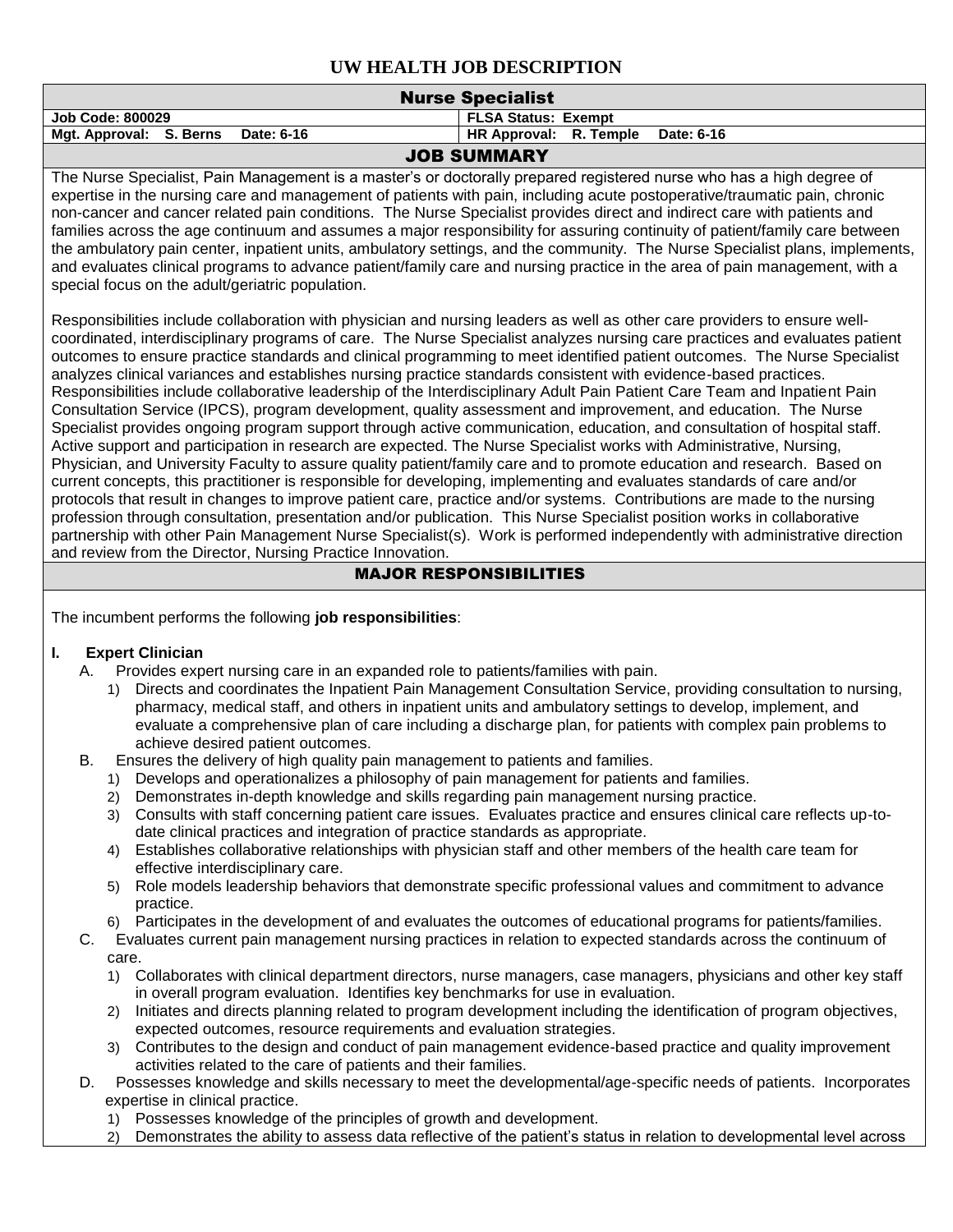the lifespan.

#### **II. Leadership**

- A. Develops an overall pain program to meet the needs of patients/families and staff in collaboration with other Pain Management Nurse Specialist(s).
	- 1) Provides leadership for ongoing development and monitoring of the pain management program at UW Health.
	- 2) Provides leadership for the interdisciplinary Pain Patient Care Team.
	- 3) Coordinates the Pain Resource Nurse program.
	- 4) Develops written policies and procedures and practice protocols pertinent to the patient care program.
	- 5) Evaluates/implements new technologies relevant to patient/family care. Evaluates impact on cost and quality outcomes.
	- 6) Identifies program development needs and collaborates with Medical Director of the Pain Center, nurses, other physicians, and administrators to systematically plan, budget, operationalize and evaluate new or restructured programs/services.
	- 7) Provides periodic cost analysis of pain management at UW Health. Secures appropriate benchmark data.
	- 8) Participates on Nursing Department, Hospital and Medical Board Committees and provides leadership to committee work as requested.
- B. Acts as a clinical resource/expert to staff.
	- 1) Establishes collaborative relationships with medical staff and other health professionals for effective interdisciplinary care of patients within the hospital, ambulatory, and community settings.
	- 2) Works collaboratively with nursing peers to improve patient care and advance nursing practice.
	- 3) Maintains communication and serves as a clinical expert and liaison across inpatient, ambulatory, and community settings.

#### **III. Research and Evidence-Based Practice**

- A. Advances the nursing profession through the development of expertise, participation in research and dissemination of knowledge and information.
	- 1) Participates in developing and implementing research protocols as approved by the Department of Nursing and the UW Health and/or University of Wisconsin.
- 2) Collaborates with the Pain Center and Palliative Care interdisciplinary teams in research regarding patient care. B. Initiates, replicates and applies findings from research.
	- 1) Incorporates current research findings into clinical nursing practice and teaching.
	- 2) Generates and evaluates revised or new techniques of assessment and/or patient intervention from research studies.
	- 3) Generates ideas for research incorporating nursing staff into the research process as appropriate, including data collection, analysis and presentation of findings.
	- 4) Encourages innovative approaches to patient care by supporting evidence-based practice and ideas. Works with staff in developing, implementing, and evaluating novel strategies.

### **IV. Education**

- A. Ensures a well-coordinated program is in place for educating staff.
	- 1) Establishes innovative and ongoing avenues for orientation and continuing education of pain management for UW Health staff.
	- 2) Ensures interdisciplinary awareness of The Joint Commission's pain assessment and management standards to facilitate UW Health's ongoing compliance with these requirements and those of other appropriate agencies.
	- 3) Provides consultative services to health team members and the community; markets pain management services, consultative services, and educational services within the hospital and the community.
	- 4) Participates in the orientation of new staff, instructing nursing staff and house staff as appropriate.
- B. Provides guidance to others on pain management education.
	- 1) Serves as an adjunct faculty to the UW School of Nursing and other academic nursing and allied health programs.
	- 2) Suggests curriculum changes to the School of Nursing that reflect changes in current nursing practice.

### **V. Professional Development/Effectiveness**

A. Evaluates own professional practice to maintain self and pain program at a high level.

- 1) Identifies professional strengths and areas for growth and demonstrates professional development through formal and informal learning experiences.
- 2) Maintains knowledge of current trends and practices in nursing and health care through networking and other resources.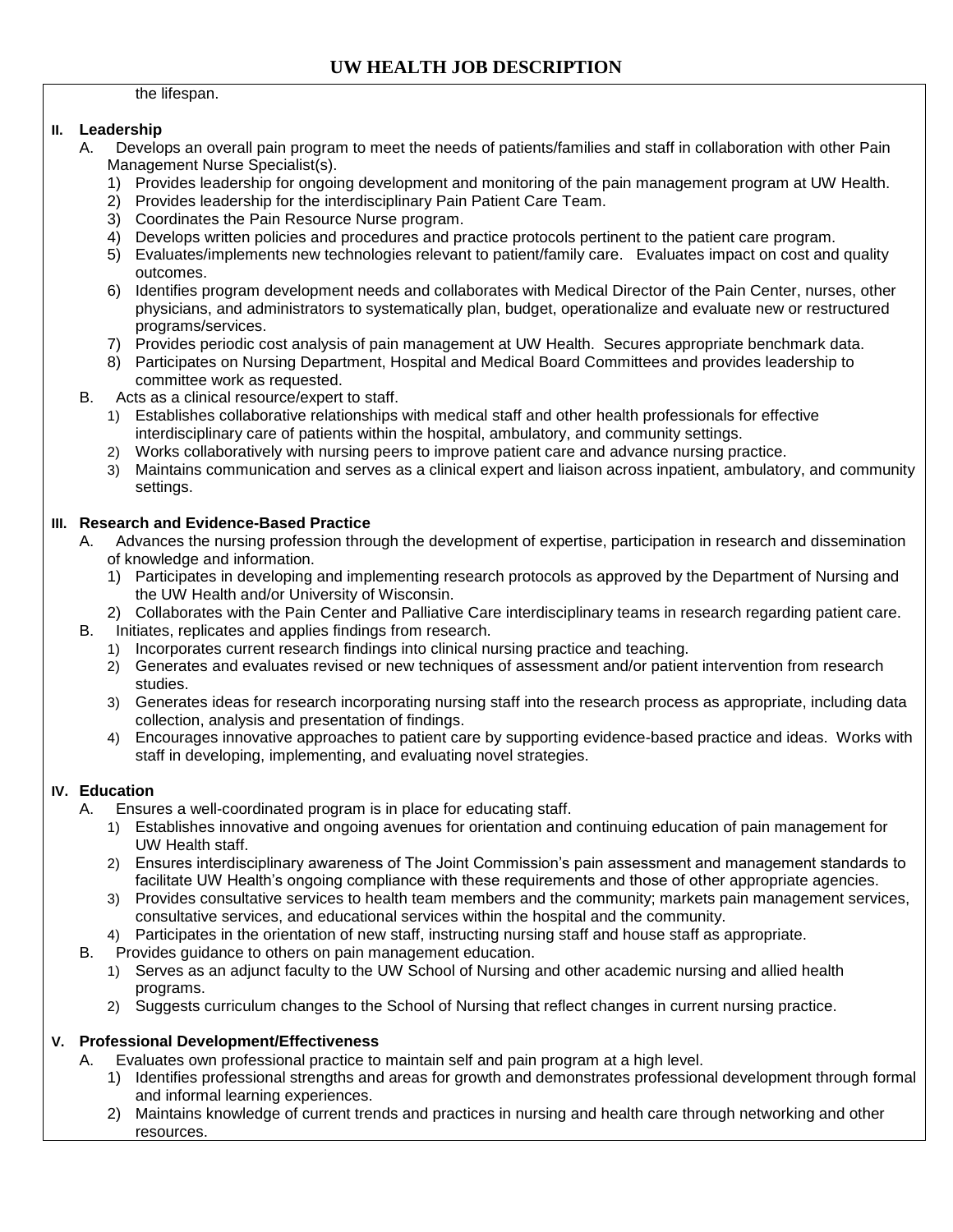- 3) Participates in professional organizations in areas of specialization and interest.
- 4) Advances the practice of nursing through publications and/or presentations.
- 5) Serves as a mentor to staff, assisting them in professional self-development activities.

### **ALL DUTIES AND REQUIREMENTS MUST BE PERFORMED CONSISTENT WITH THE UW HEALTH PERFORMANCE STANDARDS.**

| <b>JOB REQUIREMENTS</b>                                                                                                                                                   |                                                                                |                                                                                                                    |                                                                                                                            |                                                                     |                                                                                   |                                                                                                                                                 |                               |                                                                                                                          |                                                                                   |  |  |
|---------------------------------------------------------------------------------------------------------------------------------------------------------------------------|--------------------------------------------------------------------------------|--------------------------------------------------------------------------------------------------------------------|----------------------------------------------------------------------------------------------------------------------------|---------------------------------------------------------------------|-----------------------------------------------------------------------------------|-------------------------------------------------------------------------------------------------------------------------------------------------|-------------------------------|--------------------------------------------------------------------------------------------------------------------------|-----------------------------------------------------------------------------------|--|--|
|                                                                                                                                                                           | Education<br>Minimum<br>BSN and enrolled or accepted into a MSN or DNP program |                                                                                                                    |                                                                                                                            |                                                                     |                                                                                   |                                                                                                                                                 |                               |                                                                                                                          |                                                                                   |  |  |
|                                                                                                                                                                           |                                                                                |                                                                                                                    | Preferred                                                                                                                  |                                                                     |                                                                                   |                                                                                                                                                 |                               |                                                                                                                          |                                                                                   |  |  |
|                                                                                                                                                                           | <b>Work Experience</b>                                                         |                                                                                                                    | Minimum                                                                                                                    | Three (3) years of recent relevant experience with pain management. |                                                                                   |                                                                                                                                                 |                               |                                                                                                                          |                                                                                   |  |  |
|                                                                                                                                                                           |                                                                                |                                                                                                                    | Preferred                                                                                                                  |                                                                     | Experience in program development and coordination within a complex organization. |                                                                                                                                                 |                               |                                                                                                                          |                                                                                   |  |  |
| Five (5) years of advanced practice nursing experience.<br>Experience in the Nurse Specialist role.                                                                       |                                                                                |                                                                                                                    |                                                                                                                            |                                                                     |                                                                                   |                                                                                                                                                 |                               |                                                                                                                          |                                                                                   |  |  |
| RN, Licensed in State of Wisconsin.<br>Licenses & Certifications<br>Minimum                                                                                               |                                                                                |                                                                                                                    |                                                                                                                            |                                                                     |                                                                                   |                                                                                                                                                 |                               |                                                                                                                          |                                                                                   |  |  |
| CPR certification.                                                                                                                                                        |                                                                                |                                                                                                                    |                                                                                                                            |                                                                     |                                                                                   |                                                                                                                                                 |                               |                                                                                                                          |                                                                                   |  |  |
| Preferred<br>Required Skills, Knowledge, and Abilities                                                                                                                    |                                                                                |                                                                                                                    |                                                                                                                            |                                                                     |                                                                                   | Appropriate certification upon hire or within one (1) year of hire.<br>Evidence of expertise in quality improvement and evidence-based practice |                               |                                                                                                                          |                                                                                   |  |  |
|                                                                                                                                                                           |                                                                                |                                                                                                                    |                                                                                                                            | $\bullet$<br>$\bullet$                                              |                                                                                   |                                                                                                                                                 |                               | Evidence of expertise in developing patient and staff education materials as well                                        |                                                                                   |  |  |
|                                                                                                                                                                           |                                                                                |                                                                                                                    |                                                                                                                            |                                                                     |                                                                                   |                                                                                                                                                 |                               | as in providing education to individuals and groups.                                                                     |                                                                                   |  |  |
|                                                                                                                                                                           |                                                                                |                                                                                                                    |                                                                                                                            |                                                                     |                                                                                   |                                                                                                                                                 |                               | Excellent interpersonal communication, problem solving, and conflict resolution                                          |                                                                                   |  |  |
|                                                                                                                                                                           |                                                                                |                                                                                                                    |                                                                                                                            | skills.                                                             |                                                                                   |                                                                                                                                                 |                               |                                                                                                                          |                                                                                   |  |  |
|                                                                                                                                                                           |                                                                                |                                                                                                                    |                                                                                                                            |                                                                     |                                                                                   |                                                                                                                                                 |                               |                                                                                                                          | Evidence of ability to function with a high degree of independence while actively |  |  |
| collaborating with health care members providing care for highly complex<br>patients.                                                                                     |                                                                                |                                                                                                                    |                                                                                                                            |                                                                     |                                                                                   |                                                                                                                                                 |                               |                                                                                                                          |                                                                                   |  |  |
|                                                                                                                                                                           | <b>AGE SPECIFIC COMPETENCY (Clinical jobs only)</b>                            |                                                                                                                    |                                                                                                                            |                                                                     |                                                                                   |                                                                                                                                                 |                               |                                                                                                                          |                                                                                   |  |  |
| Identify age-specific competencies for direct and indirect patient care providers who regularly assess, manage and treat patients.                                        |                                                                                |                                                                                                                    |                                                                                                                            |                                                                     |                                                                                   |                                                                                                                                                 |                               |                                                                                                                          |                                                                                   |  |  |
| Instructions: Indicate the age groups of patients served either by direct or indirect patient care by checking the appropriate                                            |                                                                                |                                                                                                                    |                                                                                                                            |                                                                     |                                                                                   |                                                                                                                                                 |                               |                                                                                                                          |                                                                                   |  |  |
| X                                                                                                                                                                         |                                                                                | boxes below. Next,<br>Infants (Birth $-11$ months)                                                                 |                                                                                                                            |                                                                     |                                                                                   |                                                                                                                                                 |                               |                                                                                                                          |                                                                                   |  |  |
|                                                                                                                                                                           |                                                                                |                                                                                                                    |                                                                                                                            |                                                                     |                                                                                   |                                                                                                                                                 |                               | Adolescent (13 - 19 years)                                                                                               |                                                                                   |  |  |
| Toddlers $(1 - 3$ years)<br>X<br>$\pmb{\chi}$                                                                                                                             |                                                                                |                                                                                                                    |                                                                                                                            |                                                                     |                                                                                   |                                                                                                                                                 |                               | Young Adult (20 - 40 years)                                                                                              |                                                                                   |  |  |
| $\overline{\mathbf{x}}$                                                                                                                                                   |                                                                                | Preschool $(4 - 5$ years)<br>School Age (6 - 12 years)                                                             |                                                                                                                            |                                                                     |                                                                                   | X<br>X                                                                                                                                          |                               | Middle Adult $(41 - 65$ years)<br>Older Adult (Over 65 years)                                                            |                                                                                   |  |  |
|                                                                                                                                                                           |                                                                                |                                                                                                                    |                                                                                                                            |                                                                     |                                                                                   |                                                                                                                                                 |                               |                                                                                                                          |                                                                                   |  |  |
| <b>JOB FUNCTION</b><br>Review the employee's job description and identify each essential function that is performed differently based on the age group of the<br>patient. |                                                                                |                                                                                                                    |                                                                                                                            |                                                                     |                                                                                   |                                                                                                                                                 |                               |                                                                                                                          |                                                                                   |  |  |
|                                                                                                                                                                           |                                                                                |                                                                                                                    |                                                                                                                            |                                                                     |                                                                                   |                                                                                                                                                 |                               |                                                                                                                          |                                                                                   |  |  |
|                                                                                                                                                                           |                                                                                |                                                                                                                    |                                                                                                                            | <b>PHYSICAL REQUIREMENTS</b>                                        |                                                                                   |                                                                                                                                                 |                               |                                                                                                                          |                                                                                   |  |  |
|                                                                                                                                                                           |                                                                                |                                                                                                                    | be made available for individuals with disabilities to perform the essential functions of this position.                   |                                                                     |                                                                                   |                                                                                                                                                 |                               | Indicate the appropriate physical requirements of this job in the course of a shift. Note: reasonable accommodations may |                                                                                   |  |  |
|                                                                                                                                                                           |                                                                                | <b>Physical Demand Level</b>                                                                                       |                                                                                                                            |                                                                     |                                                                                   |                                                                                                                                                 | <b>Occasional</b>             | <b>Frequent</b>                                                                                                          | <b>Constant</b>                                                                   |  |  |
|                                                                                                                                                                           |                                                                                |                                                                                                                    |                                                                                                                            |                                                                     |                                                                                   |                                                                                                                                                 | Up to 33% of the time         | 34%-66% of the time                                                                                                      | 67%-100% of the time                                                              |  |  |
| Sedentary: Ability to lift up to 10 pounds maximum and                                                                                                                    |                                                                                |                                                                                                                    |                                                                                                                            |                                                                     | Up to 10#                                                                         |                                                                                                                                                 |                               | <b>Negligible</b>                                                                                                        | <b>Negligible</b>                                                                 |  |  |
| occasionally lifting and/or carrying such articles as dockets,                                                                                                            |                                                                                |                                                                                                                    |                                                                                                                            |                                                                     |                                                                                   |                                                                                                                                                 |                               |                                                                                                                          |                                                                                   |  |  |
| ledgers and small tools. Although a sedentary job is defined as<br>one, which involves sitting, a certain amount of walking and                                           |                                                                                |                                                                                                                    |                                                                                                                            |                                                                     |                                                                                   |                                                                                                                                                 |                               |                                                                                                                          |                                                                                   |  |  |
| standing is often necessary in carrying out job duties. Jobs are                                                                                                          |                                                                                |                                                                                                                    |                                                                                                                            |                                                                     |                                                                                   |                                                                                                                                                 |                               |                                                                                                                          |                                                                                   |  |  |
| sedentary if walking and standing are required only occasionally<br>and other sedentary criteria are met.                                                                 |                                                                                |                                                                                                                    |                                                                                                                            |                                                                     |                                                                                   |                                                                                                                                                 |                               |                                                                                                                          |                                                                                   |  |  |
| X                                                                                                                                                                         | Light: Ability to lift up to 20 pounds maximum with frequent                   |                                                                                                                    |                                                                                                                            | Up to 20#                                                           |                                                                                   | Up to $10#$ or                                                                                                                                  | <b>Negligible</b> or constant |                                                                                                                          |                                                                                   |  |  |
|                                                                                                                                                                           |                                                                                |                                                                                                                    | lifting and/or carrying of objects weighing up to 10 pounds.                                                               |                                                                     |                                                                                   |                                                                                                                                                 |                               | requires significant                                                                                                     | push/pull of items of                                                             |  |  |
| Even though the weight lifted may only be a negligible amount,                                                                                                            |                                                                                |                                                                                                                    |                                                                                                                            | a job is in this category when it requires walking or standing to a |                                                                                   |                                                                                                                                                 |                               | walking or standing, or<br>requires pushing/pulling                                                                      | negligible weight                                                                 |  |  |
|                                                                                                                                                                           |                                                                                | significant degree.                                                                                                |                                                                                                                            |                                                                     |                                                                                   |                                                                                                                                                 |                               | of arm/leg controls                                                                                                      |                                                                                   |  |  |
|                                                                                                                                                                           |                                                                                | Medium: Ability to lift up to 50 pounds maximum with<br>frequent lifting/and or carrying objects weighing up to 25 |                                                                                                                            |                                                                     | 20-50#                                                                            |                                                                                                                                                 | $10 - 25#$                    | Negligible-10#                                                                                                           |                                                                                   |  |  |
|                                                                                                                                                                           | pounds.                                                                        |                                                                                                                    |                                                                                                                            |                                                                     |                                                                                   |                                                                                                                                                 |                               |                                                                                                                          |                                                                                   |  |  |
|                                                                                                                                                                           |                                                                                |                                                                                                                    | Heavy: Ability to lift up to 100 pounds maximum with frequent<br>lifting and/or carrying objects weighing up to 50 pounds. |                                                                     | 50-100#                                                                           |                                                                                                                                                 |                               | 25-50#                                                                                                                   | 10-20#                                                                            |  |  |
|                                                                                                                                                                           |                                                                                |                                                                                                                    | Very Heavy: Ability to lift over 100 pounds with frequent                                                                  |                                                                     |                                                                                   | <b>Over 100#</b>                                                                                                                                |                               | <b>Over 50#</b>                                                                                                          | <b>Over 20#</b>                                                                   |  |  |